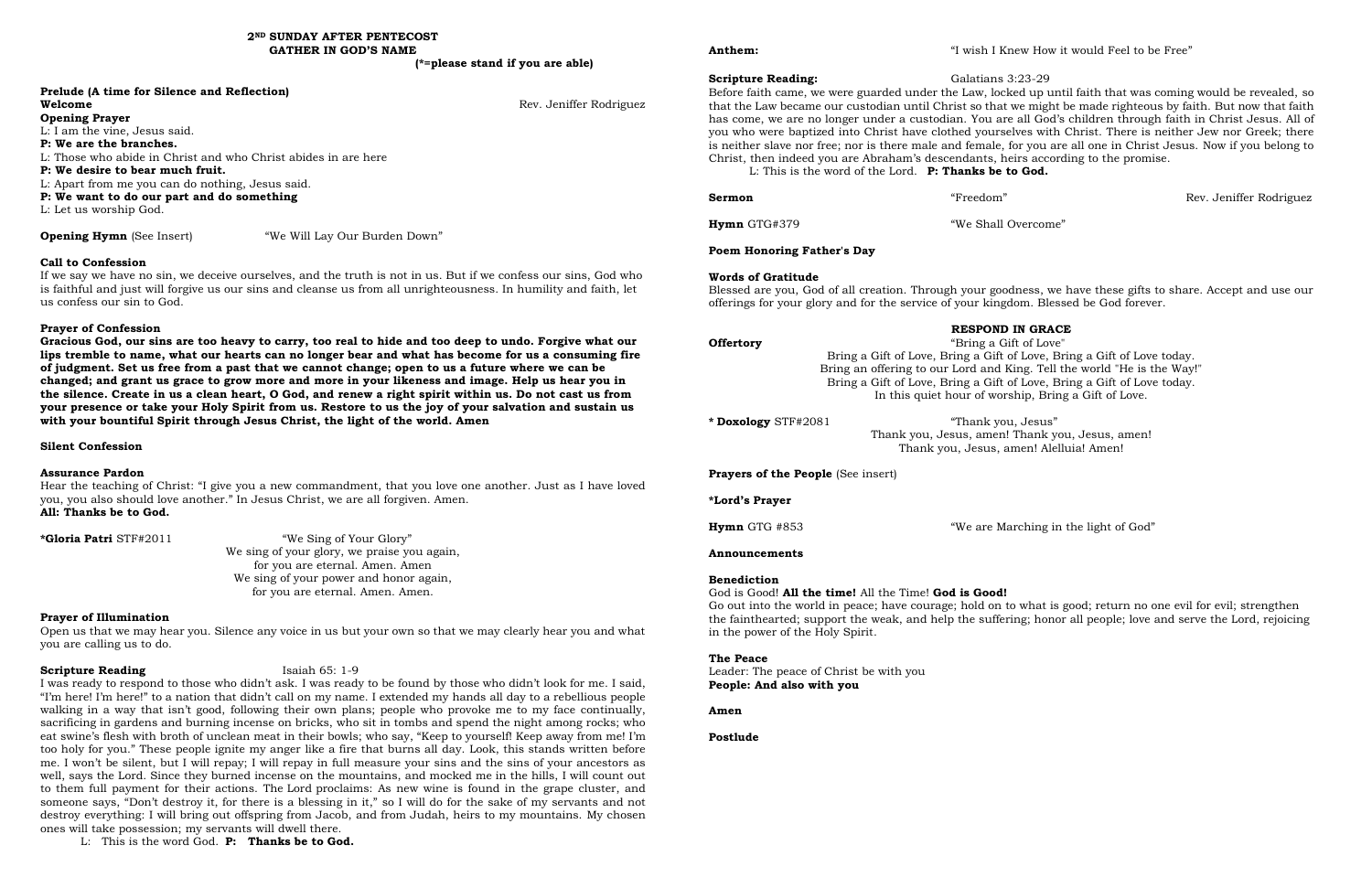# **SUNDAY, JUNE 19, 2022**



PASTOR Rev. Jeniffer Rodriguez Email: [pastorjeniffer.ossining@gmail.com](mailto:pastorjeniffer.ossining@gmail.com)

MUSIC DIRECTOR Carol Arrucci

ADMINISTRATIVE COORDINATOR Lindsay Wilkens Email: [presoss@optonline.net](mailto:presoss@optonline.net)

> SEXTON Robert Holmes

MINISTERS All the Members

*"A multicultural congregation worshipping together where Jesus Christ is Lord; where men, women, and children share in leadership; and where the strength of our fellowship builds bridges to the community."* First Presbyterian Church 34 South Highland Avenue Ossining, NY 10562 Tel. (914) 941-0540 Email[: presoss@optonline.net](mailto:presoss@optonline.net) Facebook: facebook.com/presoss Website: www.fpcossining.org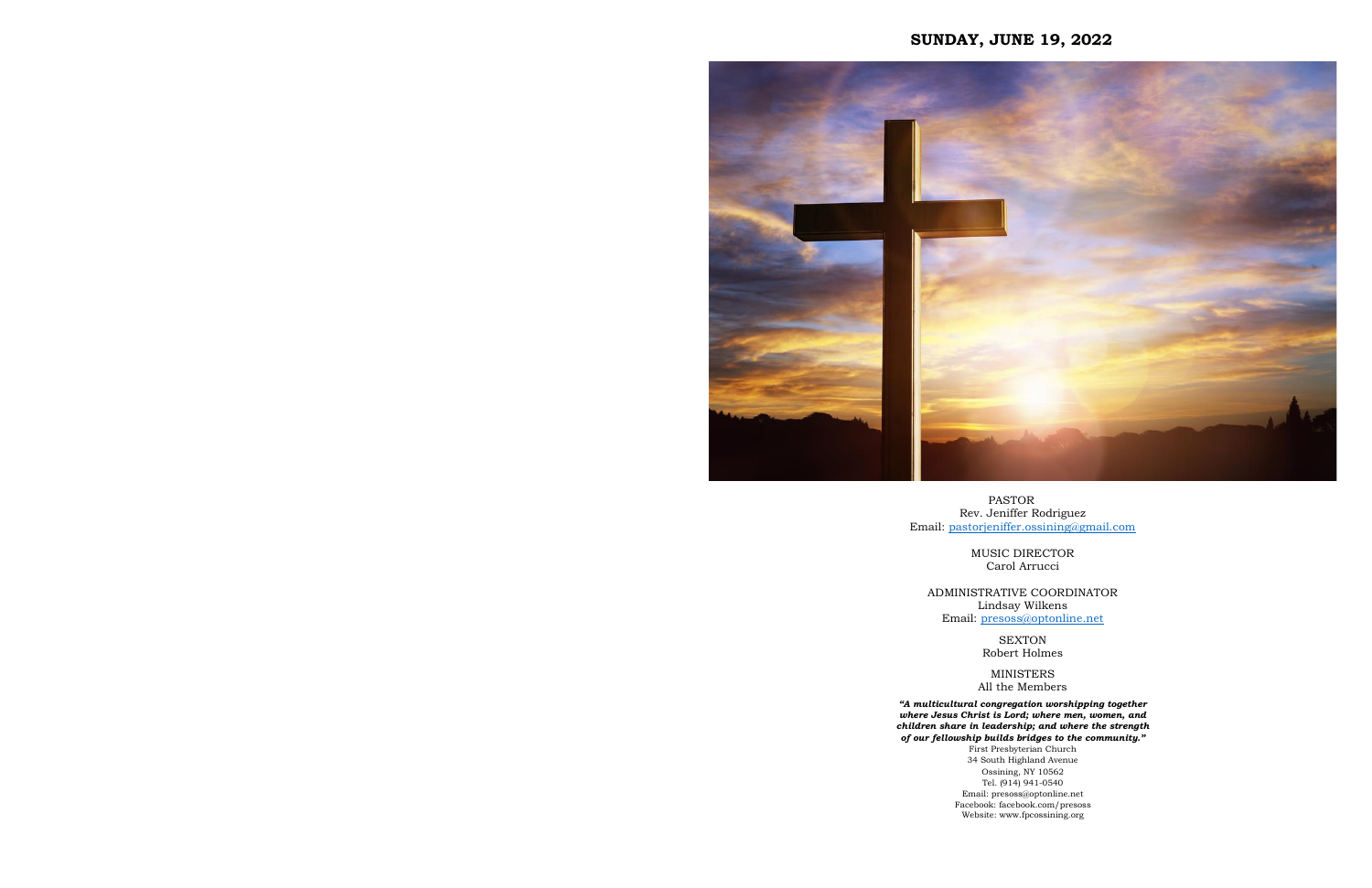### *EVENTS HAPPENING IN 2022*

**- Next Session meeting will be June 27th at 7PM** 

**- We have a new landscaping company doing our lawn and garden care. The gardens are mulched and are looking beautiful and just waiting for you to come and see them.**

**- In person Hybrid worship at 11AM**

**- English Bible Study Thursday's at 11:00AM via Zoom.** 

**- Spanish Bible Study will be Wednesday's at 10:00AM.** 

**- Prayer Time on Friday's at 1:00PM via zoom.** 

**- Please submit your picture for the Church directory. If you need more information contact Pastor Jeniffer or Lindsay Wilkens.**

**-Zoom worship Service at 11:00AM By Computer/Por Computadora Join Zoom Meeting <https://us02web.zoom.us/j/870270865>**

**Meeting ID: 870 270 865 One tap mobile +16465588656,,870270865# US (New York) +13126266799,,870270865# US (Chicago)**

**By Phone/Por teléfono Dial by your location +1 646 558 8656 US (New York) +1 312 626 6799 US (Chicago) +1 301 715 8592 US (Germantown) +1 669 900 9128 US (San Jose) +1 253 215 8782 US (Tacoma) +1 346 248 7799 US (Houston) Meeting ID: 870 270 865 Find your local number: <https://us02web.zoom.us/u/kb17858bXg>**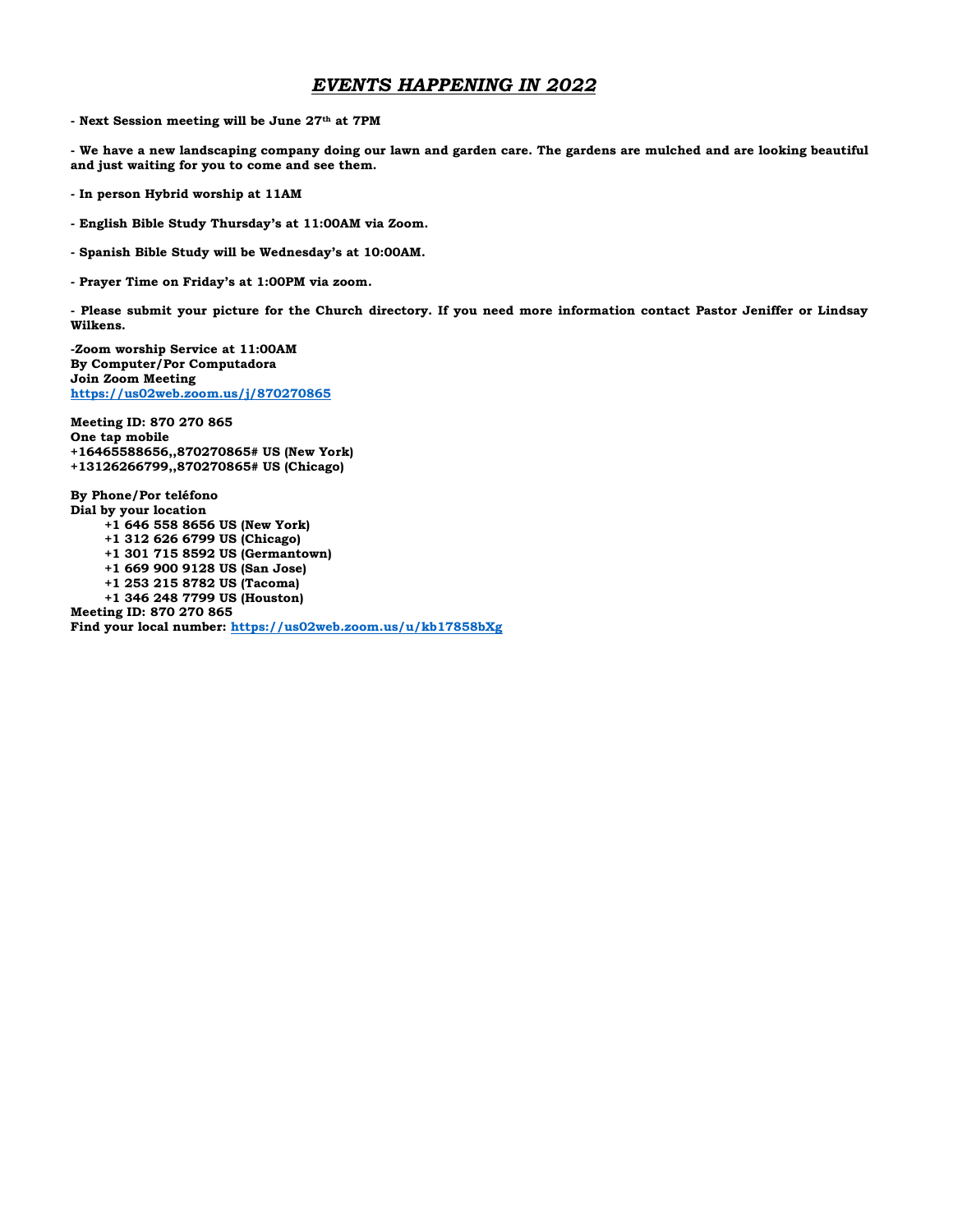**Prayers and Praise** Please pray for Everyone in leadership Please pray for Keeping Communities Safe Please pray for Children/ families Please pray for The Boateng Family Please pray for The Otu's family Please pray for The Supina/Ruess family Please pray for The Sevilla's family Please pray for Those who harm Please pray for Peace in the middle of violence Please pray for The Dyckman's Family Please pray for The Ozuna Family Please pray for The Reda's family Please pray for People struggling with cancer. For healing Please pray for For the physical and spiritual shape of our nation Please pray for For leaders, people in a position of authority Please Pray for Lima family Please pray for Israel and Palestine Please Pray for the Denzer Family Please pray for Heather Blenkinsopp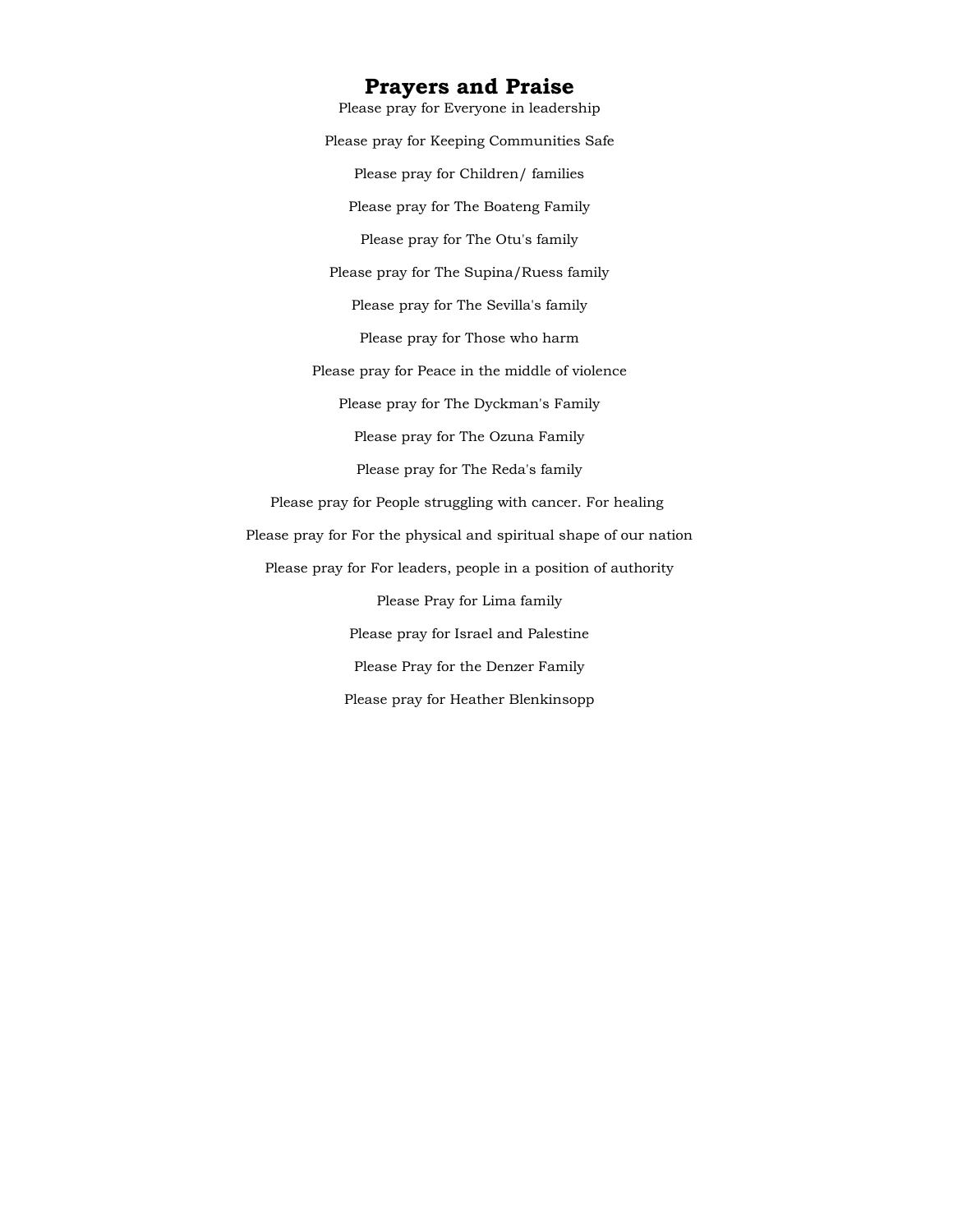#### **PRAISE SONGS AND HYMNS "We Will Lay Our Burden Down"**

1.We will lay our burden down (3 times), In the hands of the Lord.

We will lay our burden down (3 times), the Hands of the Risen Lord.

2.We will show both hurt and hope(3x),In the hands of the Lord.

We will show both hurt and hope(3x), in the Hands of the Risen Lord.

3.We will walk the path of peace (3X), In the hands of the risen Lord.

We will walk the path of peace (3X), In the hands of the risen Lord

#### **"We Shall Overcome"**

We shall overcome; we shall overcome; we shall overcome someday.

*Refrain: O, deep in my heart I do believe we shall overcome someday!*

We'll walk hand in hand; we'll walk hand in hand; we'll walk hand in hand someday. *(Refrain)*

We shall live in peace; we shall live in peace; we shall live in peace someday. *(Refrain)*

We are not afraid; we are not afraid; we are not afraid today. *(Refrain)*

God will see us through; God will see us through; God will see us through today. *(Refrain)*

#### **"We Are Marching in the Light of God"**

We are marching in the light of God, We are marching in the light of God. We are marching in the light of God. (Repeat) We are marching, marching, We are marching, marching, We are marching in the light of God. (Repeat)

We are dancing in the light of God, We are dancing in the light of God. We are dancing in the light of God. (Repeat) We are dancing, dancing, We are dancing, dancing, We are dancing in the light of God (Repeat)

We are praying in the light of God, We are praying in the light of God. We are praying in the light of God. (Repeat) We are praying, praying, We are praying, praying, We are praying in the light of God (Repeat)

We are singing in the light of God, We are singing in the light of God. We are singing in the light of God. (Repeat) We are singing, singing, We are singing, singing, We are singing in the light of God (Repeat)